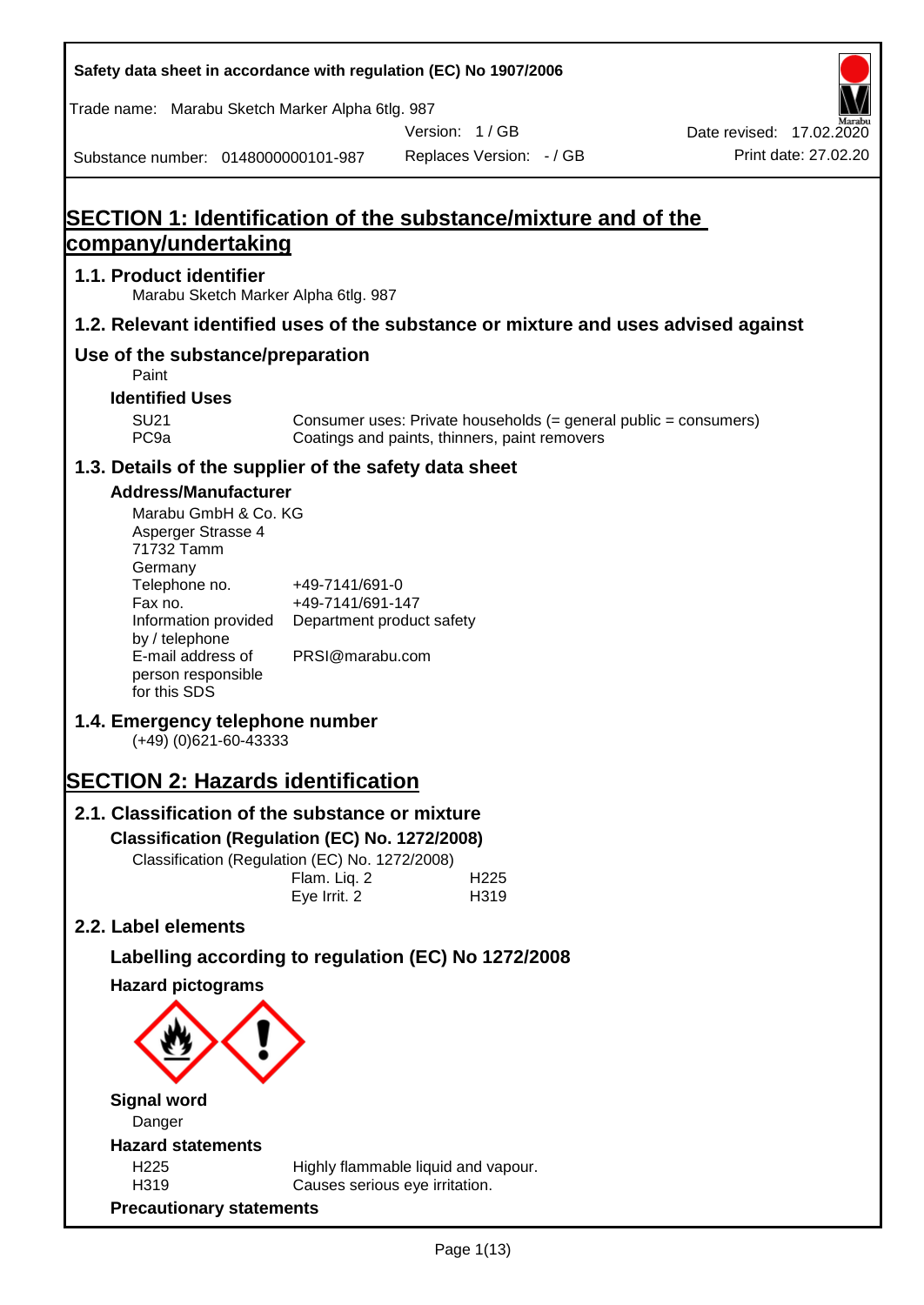| Safety data sheet in accordance with regulation (EC) No 1907/2006 |                                                       |                          |                  |            |                                                                                  |                          |
|-------------------------------------------------------------------|-------------------------------------------------------|--------------------------|------------------|------------|----------------------------------------------------------------------------------|--------------------------|
| Trade name: Marabu Sketch Marker Alpha 6tlg. 987                  |                                                       |                          |                  |            |                                                                                  |                          |
|                                                                   |                                                       | Version: 1/GB            |                  |            |                                                                                  | Date revised: 17.02.2020 |
| Substance number: 0148000000101-987                               |                                                       | Replaces Version: - / GB |                  |            |                                                                                  | Print date: 27.02.20     |
| P <sub>101</sub>                                                  |                                                       |                          |                  |            | If medical advice is needed, have product container or label at hand.            |                          |
| P <sub>102</sub>                                                  | Keep out of reach of children.                        |                          |                  |            |                                                                                  |                          |
| P210                                                              | sources. No smoking.                                  |                          |                  |            | Keep away from heat, hot surfaces, sparks, open flames and other ignition        |                          |
| P264.1                                                            | Wash hands thoroughly after handling.                 |                          |                  |            |                                                                                  |                          |
| P280                                                              |                                                       |                          |                  |            | Wear protective gloves / protective clothing / eye protection / face protection. |                          |
| P305+P351+P338                                                    | lenses, if present and easy to do. Continue rinsing.  |                          |                  |            | IF IN EYES: Rinse cautiously with water for several minutes. Remove contact      |                          |
| P501.9                                                            | Dispose of contents / container as problematic waste. |                          |                  |            |                                                                                  |                          |
| 2.3. Other hazards                                                |                                                       |                          |                  |            |                                                                                  |                          |
| No special hazards have to be mentioned.                          |                                                       |                          |                  |            |                                                                                  |                          |
|                                                                   |                                                       |                          |                  |            |                                                                                  |                          |
| <b>SECTION 3: Composition/information on ingredients</b>          |                                                       |                          |                  |            |                                                                                  |                          |
| 3.2. Mixtures                                                     |                                                       |                          |                  |            |                                                                                  |                          |
| <b>Hazardous ingredients</b>                                      |                                                       |                          |                  |            |                                                                                  |                          |
| <b>Ethanol</b>                                                    |                                                       |                          |                  |            |                                                                                  |                          |
| CAS No.                                                           | 64-17-5                                               |                          |                  |            |                                                                                  |                          |
| EINECS no.                                                        | 200-578-6                                             |                          |                  |            |                                                                                  |                          |
| Registration no.                                                  | 01-2119457610-43                                      |                          |                  |            |                                                                                  |                          |
| Concentration                                                     | $>=$                                                  | 50                       | $\lt$            | 100        | $\frac{0}{0}$                                                                    |                          |
| Classification (Regulation (EC) No. 1272/2008)                    |                                                       |                          |                  |            |                                                                                  |                          |
|                                                                   | Flam. Liq. 2                                          |                          | H <sub>225</sub> |            |                                                                                  |                          |
|                                                                   | Eye Irrit. 2                                          |                          | H319             |            |                                                                                  |                          |
| Concentration limits (Regulation (EC) No. 1272/2008)              |                                                       |                          |                  |            |                                                                                  |                          |
|                                                                   | Eye Irrit. 2                                          | H319                     |                  | $>= 50 \%$ |                                                                                  |                          |
| 1-Methoxy-2-propanol                                              |                                                       |                          |                  |            |                                                                                  |                          |
| CAS No.                                                           | 107-98-2                                              |                          |                  |            |                                                                                  |                          |
| EINECS no.                                                        | 203-539-1                                             |                          |                  |            |                                                                                  |                          |
| Registration no.                                                  | 01-2119457435-35                                      |                          |                  |            |                                                                                  |                          |
| Concentration                                                     | $>=$                                                  | 10                       | $\,<\,$          | 20         | %                                                                                |                          |
| Classification (Regulation (EC) No. 1272/2008)                    |                                                       |                          |                  |            |                                                                                  |                          |
|                                                                   | STOT SE 3                                             |                          | H336             |            |                                                                                  |                          |
|                                                                   | Flam. Liq. 3                                          |                          | H226             |            |                                                                                  |                          |
|                                                                   |                                                       |                          |                  |            |                                                                                  |                          |
| <b>SECTION 4: First aid measures</b>                              |                                                       |                          |                  |            |                                                                                  |                          |
| 4.1. Description of first aid measures                            |                                                       |                          |                  |            |                                                                                  |                          |

#### **General information**

In all cases of doubt, or when symptoms persist, seek medical attention. Never give anything by mouth to an unconscious person. If unconscious place in recovery position and seek medical advice.

#### **After inhalation**

Remove to fresh air, keep patient warm and at rest. If breathing is irregular or stopped, administer artificial respiration.

#### **After skin contact**

Remove contaminated clothing. Wash skin thoroughly with soap and water or use recognised skin cleanser. Do NOT use solvents or thinners.

# **After eye contact**

Remove contact lenses, irrigate copiously with clean, fresh water, holding the eyelids apart for at least 10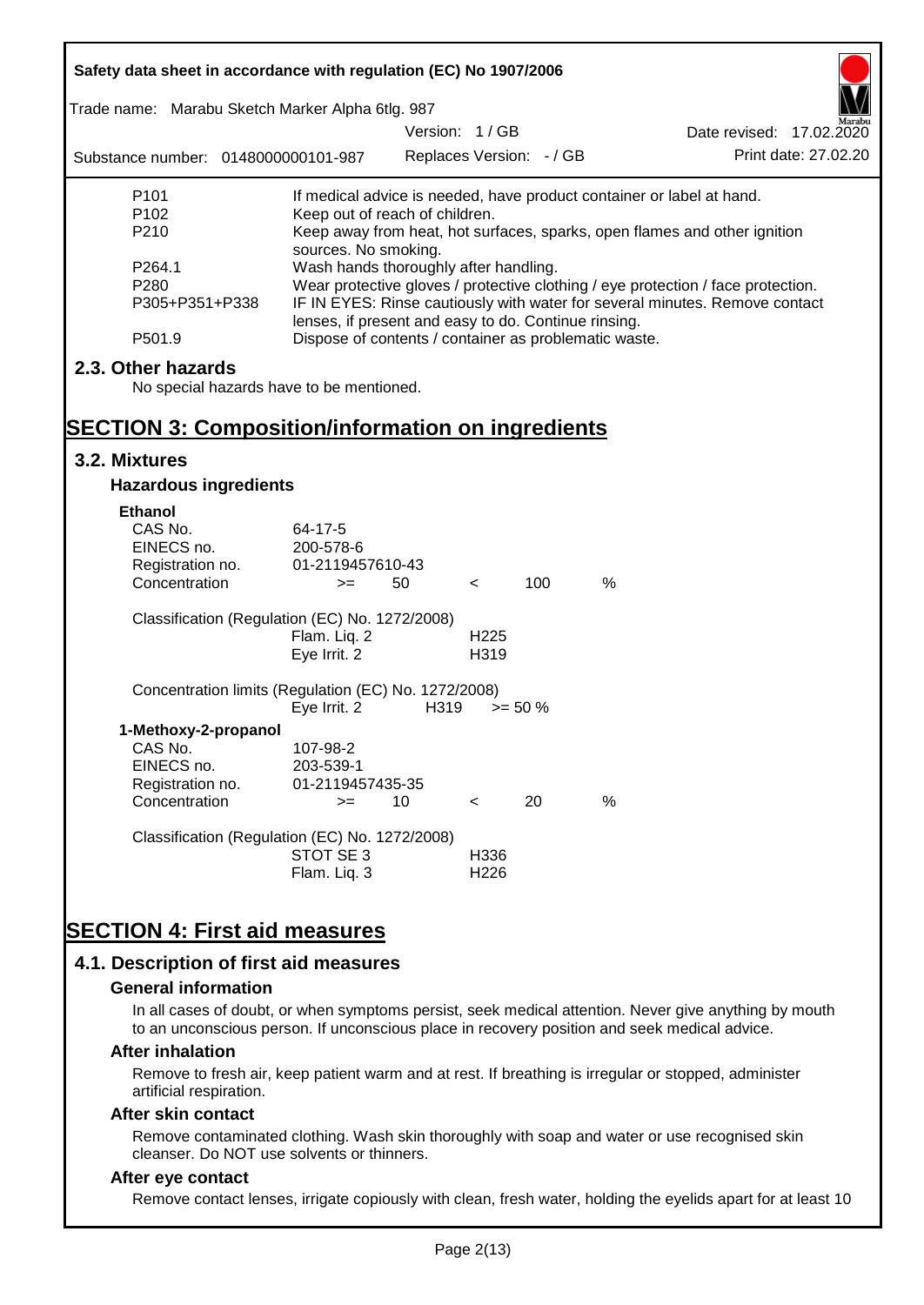|  |  |  | Safety data sheet in accordance with regulation (EC) No 1907/2006 |
|--|--|--|-------------------------------------------------------------------|
|--|--|--|-------------------------------------------------------------------|

Trade name: Marabu Sketch Marker Alpha 6tlg. 987

Version: 1 / GB

Substance number: 0148000000101-987

Replaces Version: - / GB Print date: 27.02.20 Date revised: 17.02.2020

minutes and seek immediate medical advice.

### **After ingestion**

If accidentally swallowed rinse the mouth with plenty of water (only if the person is conscious) and obtain immediate medical attention. Keep at rest. Do NOT induce vomiting.

**4.2. Most important symptoms and effects, both acute and delayed** Until now no symptoms known so far.

# **4.3. Indication of any immediate medical attention and special treatment needed**

# **Hints for the physician / treatment**

Treat symptomatically

# **SECTION 5: Firefighting measures**

# **5.1. Extinguishing media**

# **Suitable extinguishing media**

Recommended: alcohol resistant foam, CO2, powders, water spray/mist, Not be used for safety reasons: water jet

# **5.2. Special hazards arising from the substance or mixture**

In the event of fire the following can be released: Carbon monoxide (CO); Carbon dioxide (CO2); dense black smoke

# **5.3. Advice for firefighters**

# **Special protective equipment for fire-fighting**

Cool closed containers exposed to fire with water. Do not allow run-off from fire fighting to enter drains or water courses.

# **SECTION 6: Accidental release measures**

# **6.1. Personal precautions, protective equipment and emergency procedures**

Exclude sources of ignition and ventilate the area. Avoid breathing vapours. Refer to protective measures listed in Sections 7 and 8.

# **6.2. Environmental precautions**

Do not allow to enter drains or waterways. If the product contaminates lakes, rivers or sewage, inform appropriate authorities in accordance with local regulations.

# **6.3. Methods and material for containment and cleaning up**

Contain and collect spillage with non-combustible absorbent materials, e.g. sand, earth, vermiculite, diatomaceous earth and place in container for disposal according to local regulations (see section 13). Clean preferably with a detergent - avoid use of solvents.

# **6.4. Reference to other sections**

Information regarding Safe handling, see Section 7. Information regarding personal protective measures, see Section 8. Information regarding waste disposal, see Section 13.

# **SECTION 7: Handling and storage**

# **7.1. Precautions for safe handling**

# **Advice on safe handling**

Prevent the creation of flammable or explosive concentrations of vapour in air and avoid vapour concentration higher than the occupational exposure limits. In addition, the product should only be used in areas from which all naked lights and other sources of ignition have been excluded. Electrical equipment should be protected to the appropriate standard. Mixture may charge electrostatically: always use earthing leads when transferring from one container to another. Operators should wear anti-static footwear and clothing and floors should be of the conducting type. Isolate from sources of heat, sparks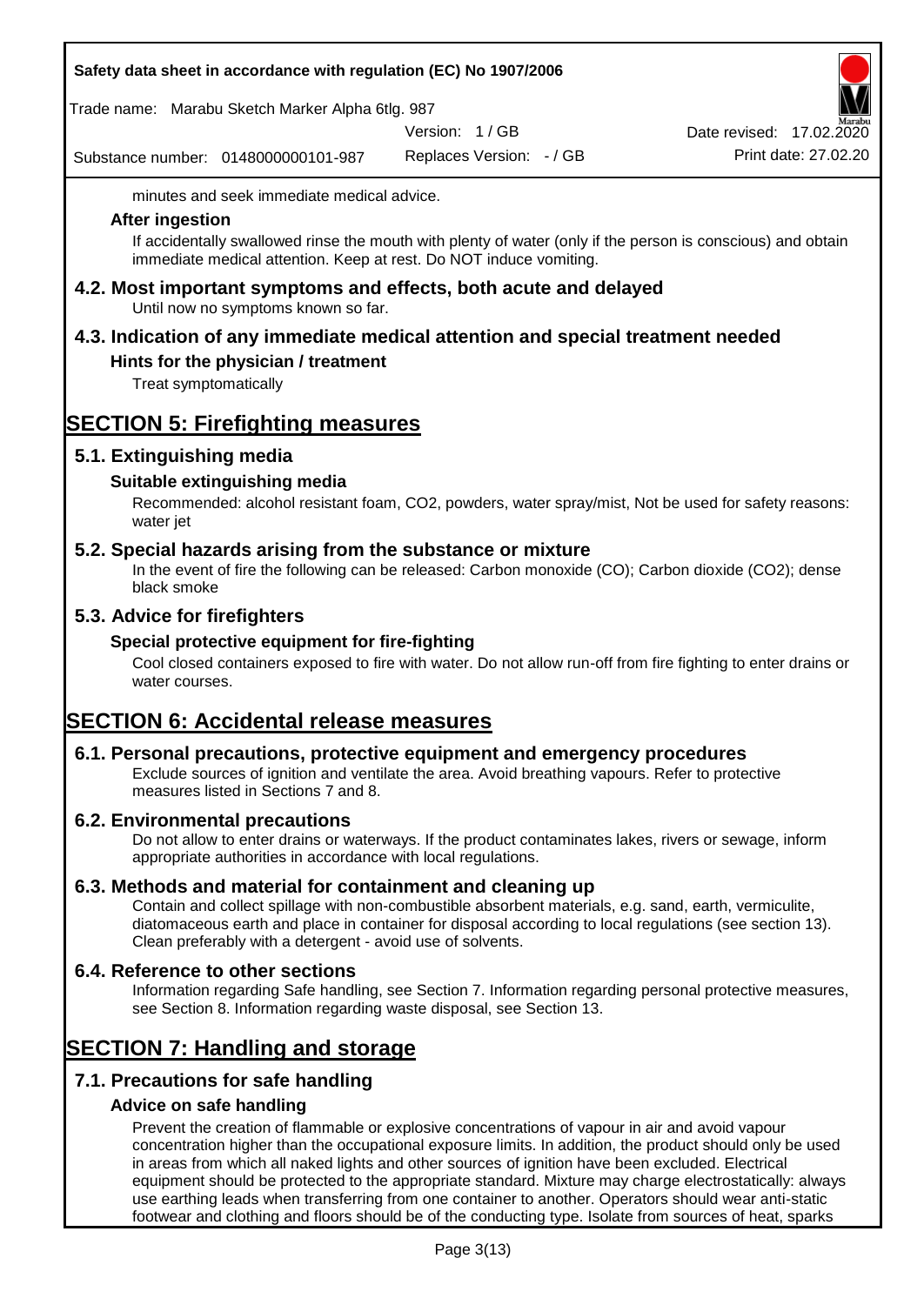| Safety data sheet in accordance with regulation (EC) No 1907/2006                                                                                                                                                                                                                                                                                                                                                                                                                                                                                                                                                                                                                                         |            |                     |                                   |      |                          |                      |
|-----------------------------------------------------------------------------------------------------------------------------------------------------------------------------------------------------------------------------------------------------------------------------------------------------------------------------------------------------------------------------------------------------------------------------------------------------------------------------------------------------------------------------------------------------------------------------------------------------------------------------------------------------------------------------------------------------------|------------|---------------------|-----------------------------------|------|--------------------------|----------------------|
| Trade name: Marabu Sketch Marker Alpha 6tlg. 987                                                                                                                                                                                                                                                                                                                                                                                                                                                                                                                                                                                                                                                          |            |                     |                                   |      |                          |                      |
|                                                                                                                                                                                                                                                                                                                                                                                                                                                                                                                                                                                                                                                                                                           |            | Version: 1/GB       |                                   |      | Date revised: 17.02.2020 |                      |
| Substance number: 0148000000101-987                                                                                                                                                                                                                                                                                                                                                                                                                                                                                                                                                                                                                                                                       |            |                     | Replaces Version: - / GB          |      |                          | Print date: 27.02.20 |
| and open flame. No sparking tools should be used. Avoid skin and eye contact. Avoid the inhalation of<br>particulates and spray mist arising from the application of this mixture. Smoking, eating and drinking shall<br>be prohibited in application area. For personal protection see Section 8. Never use pressure to empty:<br>container is not a pressure vessel. Always keep in containers of same material as the original one.<br>Comply with the health and safety at work laws. Do not allow to enter drains or water courses.<br>Advice on protection against fire and explosion<br>Vapours are heavier than air and may spread along floors. Vapours may form explosive mixtures with<br>air. |            |                     |                                   |      |                          |                      |
| Classification of fires / temperature class / Ignition group / Dust explosion class                                                                                                                                                                                                                                                                                                                                                                                                                                                                                                                                                                                                                       |            |                     |                                   |      |                          |                      |
| <b>Classification of fires</b><br>Temperature class<br>T3                                                                                                                                                                                                                                                                                                                                                                                                                                                                                                                                                                                                                                                 |            |                     | B (Combustible liquid substances) |      |                          |                      |
| 7.2. Conditions for safe storage, including any incompatibilities                                                                                                                                                                                                                                                                                                                                                                                                                                                                                                                                                                                                                                         |            |                     |                                   |      |                          |                      |
| Requirements for storage rooms and vessels                                                                                                                                                                                                                                                                                                                                                                                                                                                                                                                                                                                                                                                                |            |                     |                                   |      |                          |                      |
| Electrical installations/working materials must comply with the local applied technological safety<br>standards. Storage rooms in which filling operations take place must have a conducting floor. Store in<br>accordance with national regulation                                                                                                                                                                                                                                                                                                                                                                                                                                                       |            |                     |                                   |      |                          |                      |
| Hints on storage assembly                                                                                                                                                                                                                                                                                                                                                                                                                                                                                                                                                                                                                                                                                 |            |                     |                                   |      |                          |                      |
| Store away from oxidising agents, from strongly alkaline and strongly acid materials.                                                                                                                                                                                                                                                                                                                                                                                                                                                                                                                                                                                                                     |            |                     |                                   |      |                          |                      |
| Further information on storage conditions                                                                                                                                                                                                                                                                                                                                                                                                                                                                                                                                                                                                                                                                 |            |                     |                                   |      |                          |                      |
| Observe label precautions. Store between 15 and 30 °C in a dry, well ventilated place away from<br>sources of heat and direct sunlight. Keep container tightly closed. Keep away from sources of ignition.<br>No smoking. Prevent unauthorised access. Containers which are opened must be carefully resealed and<br>kept upright to prevent leakage.                                                                                                                                                                                                                                                                                                                                                     |            |                     |                                   |      |                          |                      |
| 7.3. Specific end use(s)<br>Paint                                                                                                                                                                                                                                                                                                                                                                                                                                                                                                                                                                                                                                                                         |            |                     |                                   |      |                          |                      |
| <b>SECTION 8: Exposure controls/personal protection</b>                                                                                                                                                                                                                                                                                                                                                                                                                                                                                                                                                                                                                                                   |            |                     |                                   |      |                          |                      |
| 8.1. Control parameters                                                                                                                                                                                                                                                                                                                                                                                                                                                                                                                                                                                                                                                                                   |            |                     |                                   |      |                          |                      |
| <b>Exposure limit values</b>                                                                                                                                                                                                                                                                                                                                                                                                                                                                                                                                                                                                                                                                              |            |                     |                                   |      |                          |                      |
| <b>Ethanol</b>                                                                                                                                                                                                                                                                                                                                                                                                                                                                                                                                                                                                                                                                                            |            |                     |                                   |      |                          |                      |
| List                                                                                                                                                                                                                                                                                                                                                                                                                                                                                                                                                                                                                                                                                                      | EH40       |                     |                                   |      |                          |                      |
| <b>Type</b>                                                                                                                                                                                                                                                                                                                                                                                                                                                                                                                                                                                                                                                                                               | <b>WEL</b> |                     |                                   |      |                          |                      |
| Value                                                                                                                                                                                                                                                                                                                                                                                                                                                                                                                                                                                                                                                                                                     | 1920       | mg/m <sup>3</sup>   |                                   | 1000 | ppm(V)                   |                      |
| <b>Status: 2011</b>                                                                                                                                                                                                                                                                                                                                                                                                                                                                                                                                                                                                                                                                                       |            |                     |                                   |      |                          |                      |
| 1-Methoxy-2-propanol<br>List                                                                                                                                                                                                                                                                                                                                                                                                                                                                                                                                                                                                                                                                              | EH40       |                     |                                   |      |                          |                      |
| <b>Type</b>                                                                                                                                                                                                                                                                                                                                                                                                                                                                                                                                                                                                                                                                                               | <b>WEL</b> |                     |                                   |      |                          |                      |
| Value                                                                                                                                                                                                                                                                                                                                                                                                                                                                                                                                                                                                                                                                                                     | 375        | mg/m <sup>3</sup>   |                                   | 100  | ppm(V)                   |                      |
| Short term exposure limit                                                                                                                                                                                                                                                                                                                                                                                                                                                                                                                                                                                                                                                                                 | 560        | mg/m <sup>3</sup>   |                                   | 150  | ppm(V)                   |                      |
| Skin resorption / sensibilisation: Sk;                                                                                                                                                                                                                                                                                                                                                                                                                                                                                                                                                                                                                                                                    |            | <b>Status: 2011</b> |                                   |      |                          |                      |
| <b>Derived No/Minimal Effect Levels (DNEL/DMEL)</b>                                                                                                                                                                                                                                                                                                                                                                                                                                                                                                                                                                                                                                                       |            |                     |                                   |      |                          |                      |
| <b>Ethanol</b>                                                                                                                                                                                                                                                                                                                                                                                                                                                                                                                                                                                                                                                                                            |            |                     |                                   |      |                          |                      |
| Type of value                                                                                                                                                                                                                                                                                                                                                                                                                                                                                                                                                                                                                                                                                             |            |                     | Derived No Effect Level (DNEL)    |      |                          |                      |
| Reference group                                                                                                                                                                                                                                                                                                                                                                                                                                                                                                                                                                                                                                                                                           | Worker     |                     |                                   |      |                          |                      |
| Duration of exposure                                                                                                                                                                                                                                                                                                                                                                                                                                                                                                                                                                                                                                                                                      |            | Long term           |                                   |      |                          |                      |
| Route of exposure<br>Mode of action                                                                                                                                                                                                                                                                                                                                                                                                                                                                                                                                                                                                                                                                       | inhalative | Systemic effects    |                                   |      |                          |                      |
| Concentration                                                                                                                                                                                                                                                                                                                                                                                                                                                                                                                                                                                                                                                                                             |            | 950                 |                                   |      | mg/m <sup>3</sup>        |                      |
|                                                                                                                                                                                                                                                                                                                                                                                                                                                                                                                                                                                                                                                                                                           |            |                     |                                   |      |                          |                      |
| Type of value<br>Reference group                                                                                                                                                                                                                                                                                                                                                                                                                                                                                                                                                                                                                                                                          | Worker     |                     | Derived No Effect Level (DNEL)    |      |                          |                      |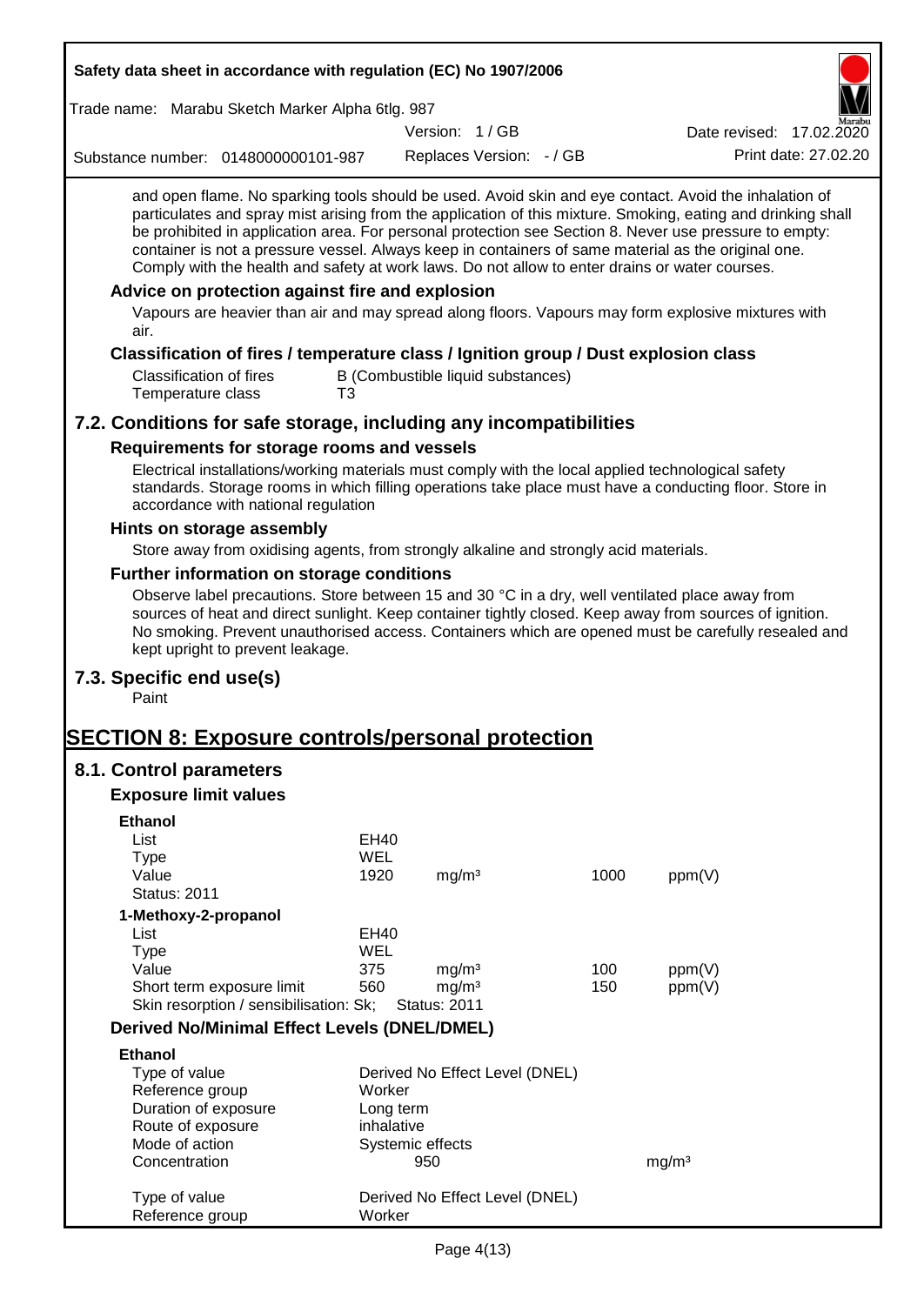| Safety data sheet in accordance with regulation (EC) No 1907/2006 |                                |                          |
|-------------------------------------------------------------------|--------------------------------|--------------------------|
| Trade name: Marabu Sketch Marker Alpha 6tlg. 987                  |                                |                          |
|                                                                   | Version: 1/GB                  | Date revised: 17.02.2020 |
| Substance number: 0148000000101-987                               | Replaces Version: - / GB       | Print date: 27.02.20     |
| Duration of exposure                                              | Short term                     |                          |
| Route of exposure                                                 | inhalative                     |                          |
| Mode of action                                                    | Local effects                  |                          |
| Concentration                                                     | 1900                           | mg/m <sup>3</sup>        |
| Type of value                                                     | Derived No Effect Level (DNEL) |                          |
| Reference group                                                   | Worker                         |                          |
| Duration of exposure                                              | Long term                      |                          |
| Route of exposure                                                 | dermal                         |                          |
| Mode of action                                                    | Systemic effects               |                          |
| Concentration                                                     | 343                            | mg/kg/d                  |
| Type of value                                                     | Derived No Effect Level (DNEL) |                          |
| Reference group                                                   | Consumer                       |                          |
| Duration of exposure                                              | Long term                      |                          |
| Route of exposure                                                 | inhalative                     |                          |
| Mode of action                                                    | Systemic effects               |                          |
| Concentration                                                     | 114                            | mg/m <sup>3</sup>        |
| Type of value                                                     | Derived No Effect Level (DNEL) |                          |
| Reference group                                                   | Consumer                       |                          |
| Duration of exposure                                              | Short term                     |                          |
| Route of exposure                                                 | inhalative                     |                          |
| Mode of action                                                    | Local effects                  |                          |
| Concentration                                                     | 950                            | mg/m <sup>3</sup>        |
|                                                                   |                                |                          |
| Type of value                                                     | Derived No Effect Level (DNEL) |                          |
| Reference group                                                   | Consumer                       |                          |
| Duration of exposure                                              | Long term                      |                          |
| Route of exposure                                                 | dermal                         |                          |
| Mode of action                                                    | Systemic effects               |                          |
| Concentration                                                     | 206                            | mg/kg/d                  |
| Type of value                                                     | Derived No Effect Level (DNEL) |                          |
| Reference group                                                   | Consumer                       |                          |
| Duration of exposure                                              | Long term                      |                          |
| Route of exposure                                                 | oral                           |                          |
| Mode of action                                                    | Systemic effects               |                          |
| Concentration                                                     | 87                             | mg/kg/d                  |
| 1-Methoxy-2-propanol                                              |                                |                          |
| Type of value                                                     | Derived No Effect Level (DNEL) |                          |
| Reference group                                                   | Worker                         |                          |
| Duration of exposure                                              | Acute                          |                          |
| Route of exposure                                                 | inhalative                     |                          |
| Mode of action                                                    | Local effects                  |                          |
| Concentration                                                     | 553,5                          | mg/m <sup>3</sup>        |
|                                                                   |                                |                          |
| Type of value                                                     | Derived No Effect Level (DNEL) |                          |
| Reference group                                                   | Worker                         |                          |
| Duration of exposure                                              | Long term                      |                          |
| Route of exposure                                                 | dermal                         |                          |
| Mode of action                                                    | Systemic effects               |                          |
| Concentration                                                     | 50,6                           | mg/person/               |
|                                                                   |                                | d                        |
| Type of value                                                     | Derived No Effect Level (DNEL) |                          |
|                                                                   |                                |                          |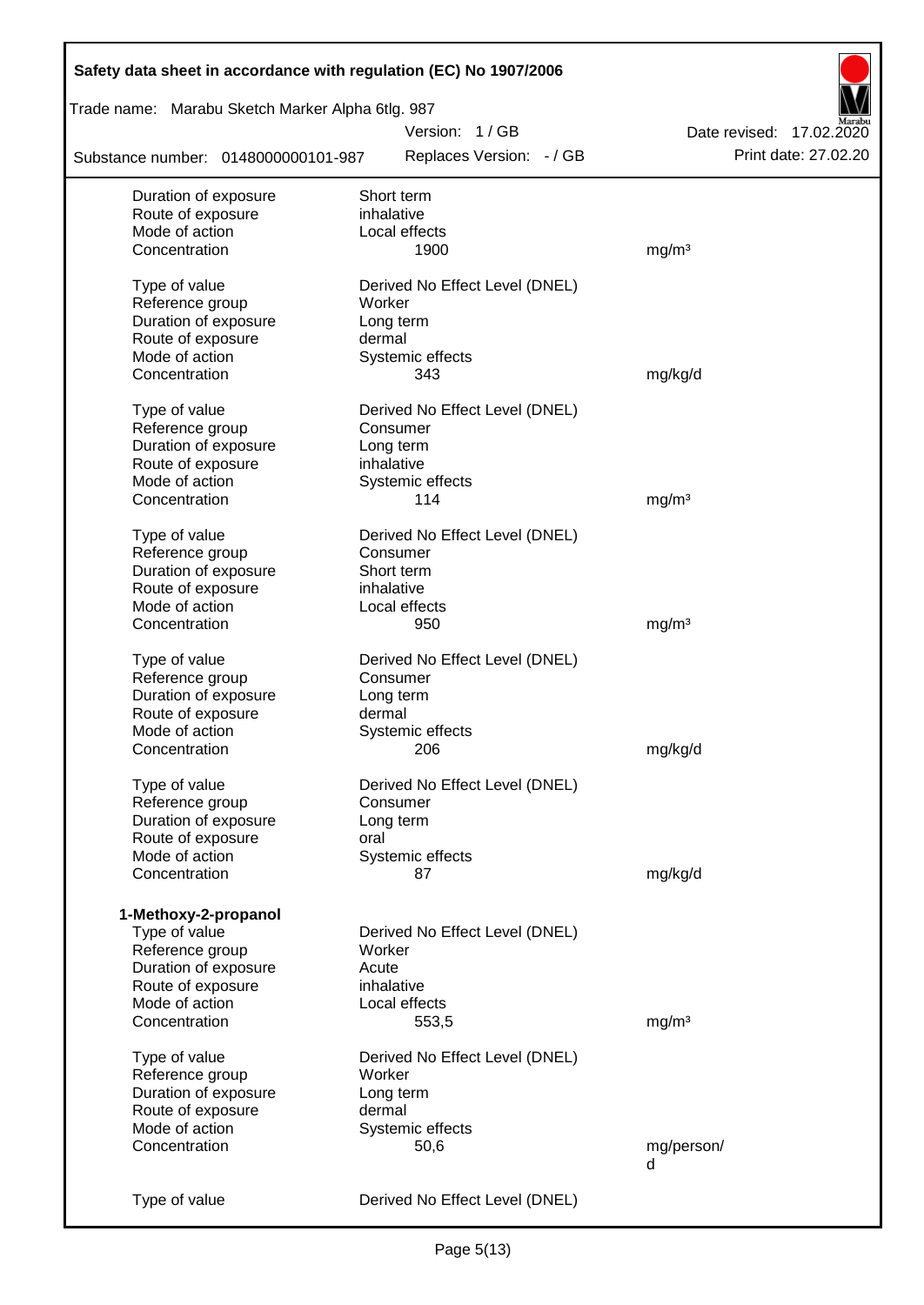| Safety data sheet in accordance with regulation (EC) No 1907/2006 |                                |                          |
|-------------------------------------------------------------------|--------------------------------|--------------------------|
| Trade name: Marabu Sketch Marker Alpha 6tlg. 987                  |                                |                          |
|                                                                   | Version: 1/GB                  | Date revised: 17,02,2020 |
| Substance number: 0148000000101-987                               | Replaces Version: - / GB       | Print date: 27,02.20     |
| Reference group                                                   | Worker                         |                          |
| Duration of exposure                                              | Long term                      |                          |
| Route of exposure                                                 | inhalative                     |                          |
| Mode of action                                                    | Systemic effects               |                          |
| Concentration                                                     | 369                            | mg/m <sup>3</sup>        |
| Type of value                                                     | Derived No Effect Level (DNEL) |                          |
| Reference group                                                   | <b>General Population</b>      |                          |
| Duration of exposure                                              | Long term                      |                          |
| Route of exposure                                                 | dermal                         |                          |
| Mode of action                                                    | Systemic effects               |                          |
| Concentration                                                     | 18,1                           | mg/kg                    |
| Type of value                                                     | Derived No Effect Level (DNEL) |                          |
| Reference group                                                   | <b>General Population</b>      |                          |
| Duration of exposure                                              | Long term                      |                          |
| Route of exposure                                                 | inhalative                     |                          |
| Mode of action                                                    | Systemic effects               |                          |
| Concentration                                                     | 43,9                           | mg/m <sup>3</sup>        |
| Type of value                                                     | Derived No Effect Level (DNEL) |                          |
| Reference group                                                   | <b>General Population</b>      |                          |
| Duration of exposure                                              | Long term                      |                          |
| Route of exposure                                                 | oral                           |                          |
| Mode of action                                                    | Systemic effects               |                          |
| Concentration                                                     | 3,3                            | mg/kg/d                  |
|                                                                   |                                |                          |
| <b>Predicted No Effect Concentration (PNEC)</b>                   |                                |                          |
| <b>Ethanol</b>                                                    |                                |                          |
| Type of value                                                     | <b>PNEC</b>                    |                          |
| Type                                                              | Freshwater                     |                          |
| Concentration                                                     | 0,96                           | mg/l                     |
| Type of value                                                     | <b>PNEC</b>                    |                          |
| <b>Type</b>                                                       | Saltwater                      |                          |
| Concentration                                                     | 0,79                           | mg/l                     |
| Type of value                                                     | <b>PNEC</b>                    |                          |
| <b>Type</b>                                                       | Water (intermittent release)   |                          |
| Concentration                                                     | 2,75                           | mg/l                     |
| Type of value                                                     | <b>PNEC</b>                    |                          |
| <b>Type</b>                                                       | Sewage treatment plant (STP)   |                          |
| Concentration                                                     | 580                            | mg/l                     |
| Type of value                                                     | <b>PNEC</b>                    |                          |
| <b>Type</b>                                                       | Freshwater sediment            |                          |
| Concentration                                                     | 3,6                            | mg/kg                    |
|                                                                   |                                |                          |
| Type of value                                                     | <b>PNEC</b>                    |                          |
| <b>Type</b>                                                       | Marine sediment                |                          |
| Concentration                                                     | 2,9                            | mg/kg                    |
| Type of value                                                     | <b>PNEC</b>                    |                          |
| <b>Type</b>                                                       | Soil                           |                          |
| Concentration                                                     | 0,63                           | mg/kg                    |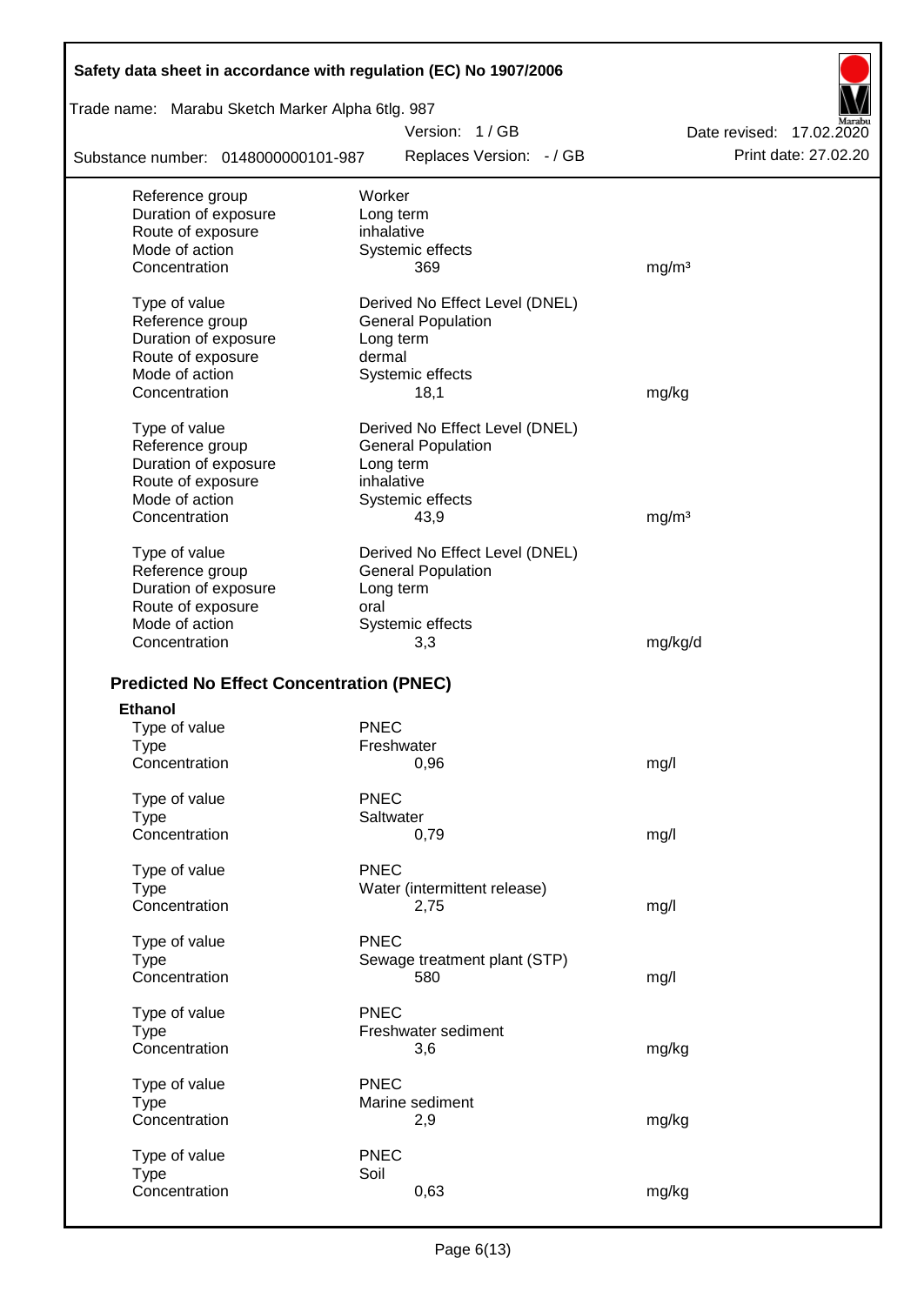| Trade name: Marabu Sketch Marker Alpha 6tlg. 987 | Safety data sheet in accordance with regulation (EC) No 1907/2006 |                          |
|--------------------------------------------------|-------------------------------------------------------------------|--------------------------|
|                                                  | Version: 1/GB                                                     | Date revised: 17.02.2020 |
| Substance number: 0148000000101-987              | Replaces Version: - / GB                                          | Print date: 27.02.20     |
| 1-Methoxy-2-propanol                             |                                                                   |                          |
| Type of value                                    | <b>PNEC</b>                                                       |                          |
| <b>Type</b>                                      | Freshwater                                                        |                          |
| Concentration                                    | 10                                                                | mg/l                     |
| Type of value                                    | <b>PNEC</b>                                                       |                          |
| <b>Type</b>                                      | Water                                                             |                          |
| Concentration                                    | 41,6                                                              | mg/kg                    |
| Type of value                                    | <b>PNEC</b>                                                       |                          |
| <b>Type</b>                                      | Sediment                                                          |                          |
| Concentration                                    | 41,6                                                              | mg/kg                    |
| Type of value                                    | <b>PNEC</b>                                                       |                          |
| Type                                             | Marine sediment                                                   |                          |
| Concentration                                    | 4,17                                                              | mg/kg                    |
| Type of value                                    | <b>PNEC</b>                                                       |                          |
| Type                                             | Soil                                                              |                          |
| Concentration                                    | 2,47                                                              | mg/kg                    |
| Type of value                                    | <b>PNEC</b>                                                       |                          |
| Type                                             | Sewage treatment plant (STP)                                      |                          |
| Concentration                                    | 100                                                               | mg/l                     |
|                                                  |                                                                   |                          |

# **8.2. Exposure controls**

#### **Exposure controls**

Provide adequate ventilation. Where reasonably practicable this should be achieved by the use of local exhaust ventilation and good general extraction. If these are not sufficient to maintain concentrations of particulates and solvent vapour below the OEL, suitable respiratory protection must be worn.

#### **Respiratory protection**

If workers are exposed to concentrations above the exposure limit they must use appropriate, certified respirators. Full mask, filter A

#### **Hand protection**

There is no one glove material or combination of materials that will give unlimited resistance to any individual or combination of chemicals.

For prolonged or repeated handling nitrile rubber gloves with textile undergloves are required.

| Material thickness | 0.5 | mm  |
|--------------------|-----|-----|
| Breakthrough time  | 30  | min |

The breakthrough time must be greater than the end use time of the product.

The instructions and information provided by the glove manufacturer on use, storage, maintenance and replacement must be followed.

Gloves should be replaced regularly and if there is any sign of damage to the glove material.

Always ensure that gloves are free from defects and that they are stored and used correctly.

The performance or effectiveness of the glove may be reduced by physical/ chemical damage and poor maintenance.

Barrier creams may help to protect the exposed areas of the skin, they should however not be applied once exposure has occurred.

#### **Eye protection**

Use safety eyewear designed to protect against splash of liquids.

# **Body protection**

Cotton or cotton/synthetic overalls or coveralls are normally suitable.

# **SECTION 9: Physical and chemical properties**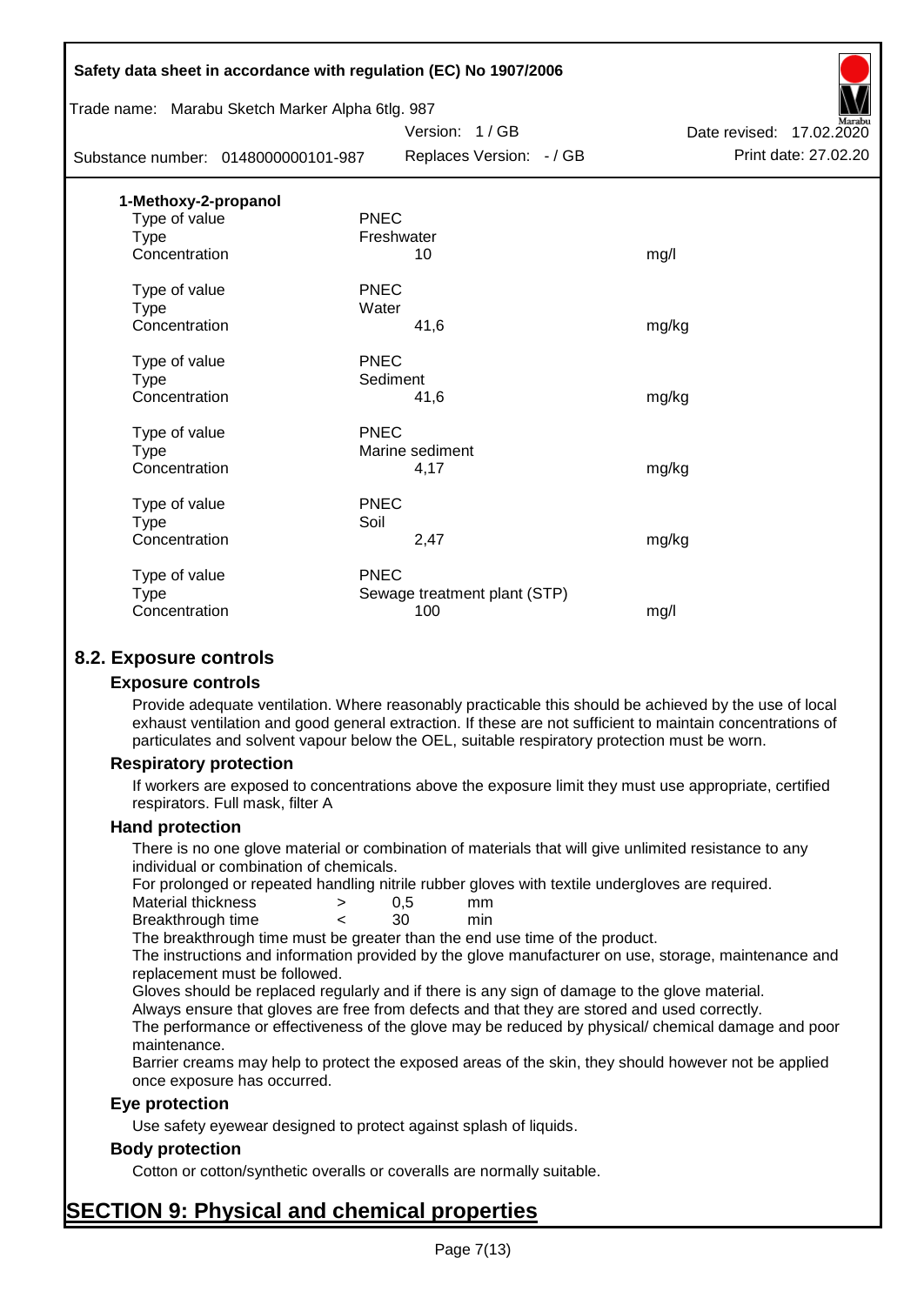| Safety data sheet in accordance with regulation (EC) No 1907/2006<br>Trade name: Marabu Sketch Marker Alpha 6tlg. 987 |         | Version: 1/GB            |                 | Date revised: 17.02.2020 |
|-----------------------------------------------------------------------------------------------------------------------|---------|--------------------------|-----------------|--------------------------|
| Substance number: 0148000000101-987                                                                                   |         | Replaces Version: - / GB |                 | Print date: 27.02.20     |
| 9.1. Information on basic physical and chemical properties                                                            |         |                          |                 |                          |
| Form                                                                                                                  | Liquid  |                          |                 |                          |
| <b>Colour</b>                                                                                                         | grey    |                          |                 |                          |
| <b>Odour</b>                                                                                                          |         | solvent-like             |                 |                          |
| <b>Odour threshold</b>                                                                                                |         |                          |                 |                          |
| Remarks                                                                                                               |         | No data available        |                 |                          |
| pH value                                                                                                              |         |                          |                 |                          |
| Remarks                                                                                                               |         | Not applicable           |                 |                          |
| <b>Melting point</b>                                                                                                  |         |                          |                 |                          |
| Remarks                                                                                                               |         | not determined           |                 |                          |
| <b>Freezing point</b>                                                                                                 |         |                          |                 |                          |
| Remarks                                                                                                               |         | not determined           |                 |                          |
| Initial boiling point and boiling range                                                                               |         |                          |                 |                          |
| Value                                                                                                                 | appr.   | 78                       | $\rm ^{\circ}C$ |                          |
| <b>Flash point</b>                                                                                                    |         |                          |                 |                          |
| Value                                                                                                                 |         | 12                       | $\rm ^{\circ}C$ |                          |
| Evaporation rate (ether $= 1$ ) :                                                                                     |         |                          |                 |                          |
| Remarks                                                                                                               |         | not determined           |                 |                          |
| <b>Flammability (solid, gas)</b><br>Not applicable                                                                    |         |                          |                 |                          |
| Upper/lower flammability or explosive limits                                                                          |         |                          |                 |                          |
| Lower explosion limit                                                                                                 | appr.   | 1,5                      | %(V)            |                          |
| Upper explosion limit                                                                                                 | appr.   | 15                       | $%$ (V)         |                          |
| Source                                                                                                                |         | Literature value         |                 |                          |
| <b>Vapour pressure</b>                                                                                                |         |                          |                 |                          |
| Value                                                                                                                 | appr.   | 59                       | hPa             |                          |
| <b>Vapour density</b>                                                                                                 |         |                          |                 |                          |
| Remarks                                                                                                               |         | not determined           |                 |                          |
| <b>Density</b>                                                                                                        |         |                          |                 |                          |
| <b>Remarks</b>                                                                                                        |         | not determined           |                 |                          |
| Solubility in water                                                                                                   |         |                          |                 |                          |
| Remarks                                                                                                               |         | partially miscible       |                 |                          |
| <b>Partition coefficient: n-octanol/water</b>                                                                         |         |                          |                 |                          |
| Remarks                                                                                                               |         | Not applicable           |                 |                          |
| Ignition temperature                                                                                                  |         |                          |                 |                          |
| Value<br>Source                                                                                                       | appr.   | 287<br>Literature value  | $\rm ^{\circ}C$ |                          |
|                                                                                                                       |         |                          |                 |                          |
| <b>Efflux time</b><br>Value                                                                                           |         |                          |                 |                          |
| Temperature                                                                                                           | $\,<\,$ | 12<br>20<br>$^{\circ}C$  | s               |                          |
| Method                                                                                                                |         | DIN 53211 4 mm           |                 |                          |
| <b>Explosive properties</b>                                                                                           |         |                          |                 |                          |
| evaluation                                                                                                            | no      |                          |                 |                          |
| <b>Oxidising properties</b>                                                                                           |         |                          |                 |                          |
| evaluation                                                                                                            |         | None known               |                 |                          |
| 9.2. Other information                                                                                                |         |                          |                 |                          |
|                                                                                                                       |         |                          |                 |                          |

D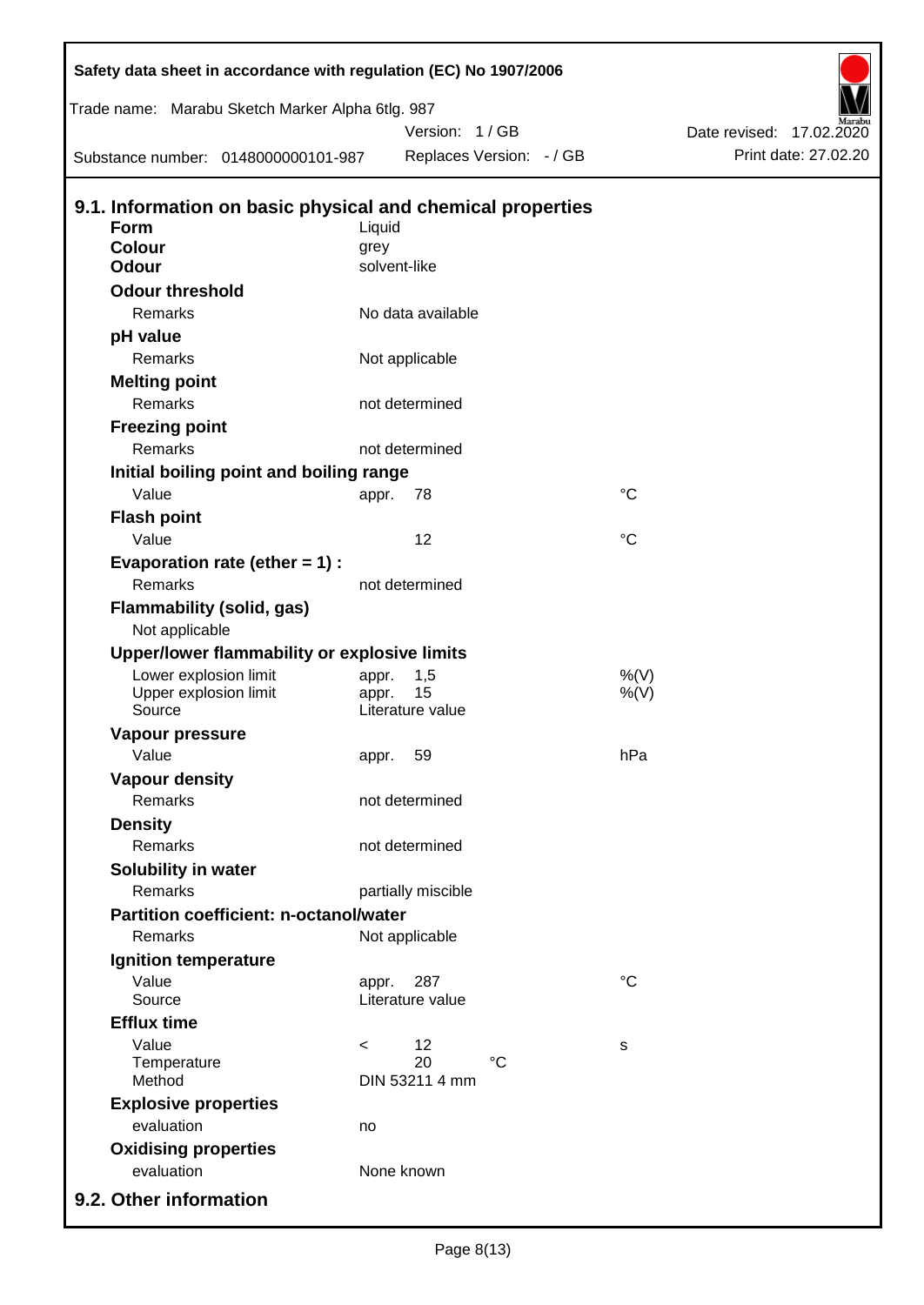| Safety data sheet in accordance with regulation (EC) No 1907/2006                                                                                                     |          |                                      |                                                                   |                          |
|-----------------------------------------------------------------------------------------------------------------------------------------------------------------------|----------|--------------------------------------|-------------------------------------------------------------------|--------------------------|
| Trade name: Marabu Sketch Marker Alpha 6tlg. 987                                                                                                                      |          |                                      |                                                                   |                          |
|                                                                                                                                                                       |          | Version: 1/GB                        |                                                                   | Date revised: 17.02.2020 |
| Substance number: 0148000000101-987                                                                                                                                   |          | Replaces Version: - / GB             |                                                                   | Print date: 27.02.20     |
| <b>Other information</b><br>The physical specifications are approximate values and refer to the used safety relevant component(s).                                    |          |                                      |                                                                   |                          |
| <b>SECTION 10: Stability and reactivity</b>                                                                                                                           |          |                                      |                                                                   |                          |
| 10.1. Reactivity<br>No hazardous reactions when stored and handled according to prescribed instructions.                                                              |          |                                      |                                                                   |                          |
| 10.2. Chemical stability<br>Stable under recommended storage and handling conditions (see section 7).                                                                 |          |                                      |                                                                   |                          |
| 10.3. Possibility of hazardous reactions<br>Keep away from oxidising agents, strongly alkaline and strongly acid materials in order to avoid<br>exothermic reactions. |          |                                      |                                                                   |                          |
| 10.4. Conditions to avoid<br>When exposed to high temperatures may produce hazardous decomposition products.                                                          |          |                                      |                                                                   |                          |
| 10.5. Incompatible materials<br>No hazardous reactions when stored and handled according to prescribed instructions.                                                  |          |                                      |                                                                   |                          |
| 10.6. Hazardous decomposition products<br>See chapter 5.2 (Firefighting measures - Special hazards arising from the substance or mixture).                            |          |                                      |                                                                   |                          |
| <u>SECTION 11: Toxicological information</u>                                                                                                                          |          |                                      |                                                                   |                          |
| 11.1. Information on toxicological effects                                                                                                                            |          |                                      |                                                                   |                          |
| <b>Acute oral toxicity</b>                                                                                                                                            |          |                                      |                                                                   |                          |
| Remarks                                                                                                                                                               |          |                                      | Based on available data, the classification criteria are not met. |                          |
| <b>Acute oral toxicity (Components)</b>                                                                                                                               |          |                                      |                                                                   |                          |
| 1-Methoxy-2-propanol                                                                                                                                                  |          |                                      |                                                                   |                          |
| Species<br>LD50                                                                                                                                                       | rat      | 5200                                 | mg/kg                                                             |                          |
| <b>Acute dermal toxicity</b>                                                                                                                                          |          |                                      |                                                                   |                          |
| Remarks                                                                                                                                                               |          |                                      | Based on available data, the classification criteria are not met. |                          |
| <b>Acute dermal toxicity (Components)</b>                                                                                                                             |          |                                      |                                                                   |                          |
| 1-Methoxy-2-propanol<br>Species<br>LD50                                                                                                                               | rabbit   | 14000                                | mg/kg                                                             |                          |
| <b>Acute inhalational toxicity</b>                                                                                                                                    |          |                                      |                                                                   |                          |
| Remarks                                                                                                                                                               |          |                                      | Based on available data, the classification criteria are not met. |                          |
| <b>Skin corrosion/irritation</b>                                                                                                                                      |          |                                      |                                                                   |                          |
| Remarks                                                                                                                                                               |          |                                      | Based on available data, the classification criteria are not met. |                          |
| Serious eye damage/irritation                                                                                                                                         |          |                                      |                                                                   |                          |
| evaluation<br>Remarks                                                                                                                                                 | irritant | The classification criteria are met. |                                                                   |                          |
| <b>Sensitization</b>                                                                                                                                                  |          |                                      |                                                                   |                          |
| Remarks                                                                                                                                                               |          |                                      | Based on available data, the classification criteria are not met. |                          |
| <b>Mutagenicity</b><br>Remarks                                                                                                                                        |          |                                      |                                                                   |                          |
| <b>Reproductive toxicity</b>                                                                                                                                          |          |                                      | Based on available data, the classification criteria are not met. |                          |
| Remarks                                                                                                                                                               |          |                                      | Based on available data, the classification criteria are not met. |                          |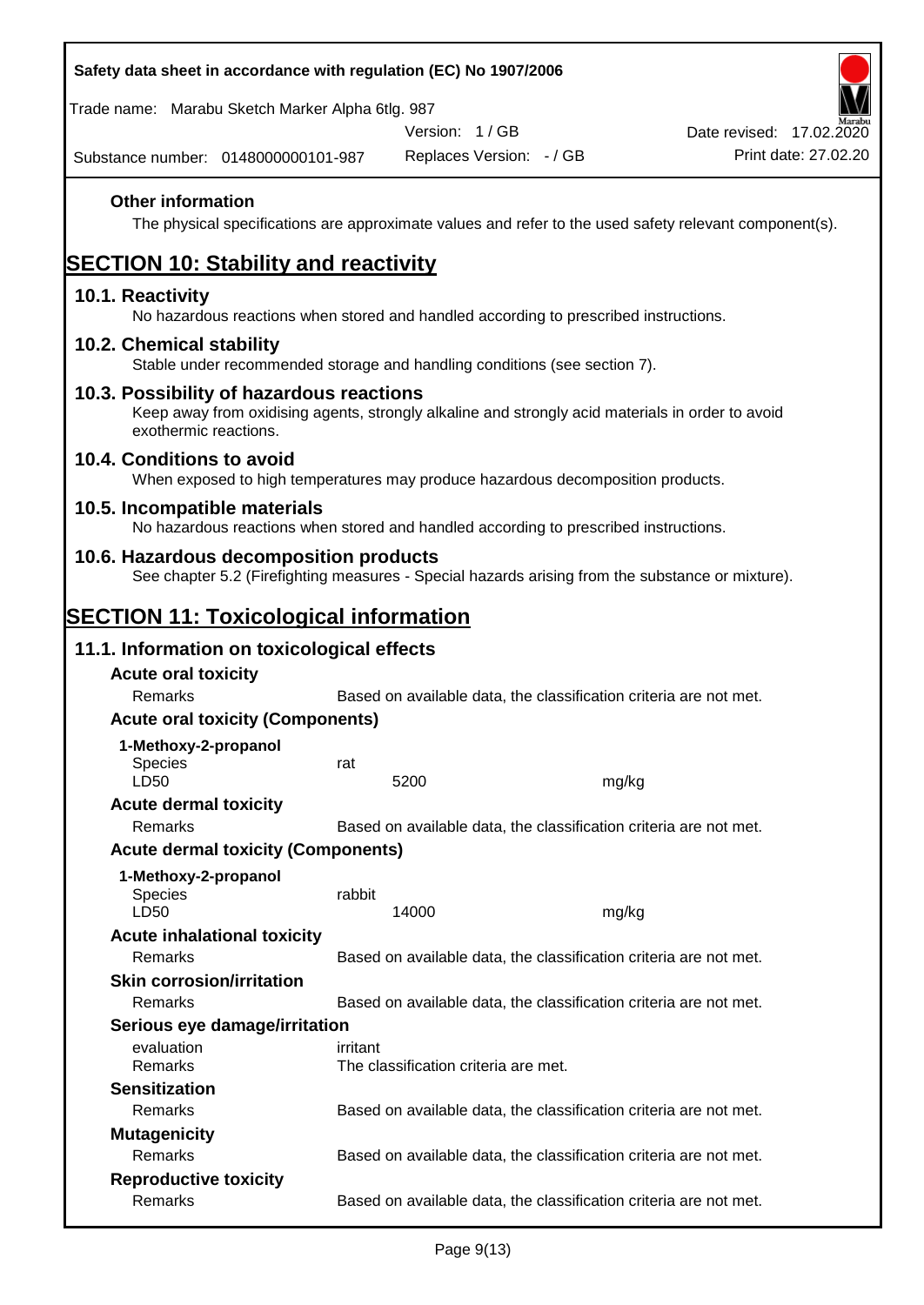#### **Safety data sheet in accordance with regulation (EC) No 1907/2006**

Trade name: Marabu Sketch Marker Alpha 6tlg. 987

Version: 1 / GB

Substance number: 0148000000101-987

Replaces Version: - / GB Print date: 27.02.20 Date revised: 17.02.2020

| Carcinogenicity                                                        |                                                                   |
|------------------------------------------------------------------------|-------------------------------------------------------------------|
| <b>Remarks</b>                                                         | Based on available data, the classification criteria are not met. |
| <b>Specific Target Organ Toxicity (STOT)</b>                           |                                                                   |
| Single exposure<br><b>Remarks</b>                                      | Based on available data, the classification criteria are not met. |
| <b>Repeated exposure</b><br><b>Remarks</b><br><b>Aspiration hazard</b> | Based on available data, the classification criteria are not met. |

Based on available data, the classification criteria are not met.

#### **Experience in practice**

Exposure to component solvents vapours concentration in excess of the stated occupational exposure limit may result in adverse health effects such as mucous membrane and respiratory system irritation and adverse effects on kidney, liver and central nervous system. Symptoms and signs include headache, dizziness, fatigue, muscular weakness, drowsiness and in extreme cases, loss of consciousness. Solvents may cause some of the above effects by absorption through the skin. Repeated or prolonged contact with the mixture may cause removal of natural fat from the skin resulting in non-allergic contact dermatitis and absorption through the skin. The liquid splashed in the eyes may cause irritation and reversible damage. Ingestion may cause nausea, diarrhoea and vomiting. This takes into account, where known, delayed and immediate effects and also chronic effects of components from short-term and long-term exposure by oral, inhalation and dermal routes of exposure and eye contact.

#### **Other information**

There are no data available on the mixture itself.

The mixture has been assessed following the additivity method of the CLP Regulation (EC) No 1272/2008 and classified for toxicological hazards accordingly.

# **SECTION 12: Ecological information**

# **12.1. Toxicity**

#### **General information**

There are no data available on the mixture itself.Do not allow to enter drains or water courses.The mixture has been assessed following the summation method of the CLP Regulation (EC) No 1272/2008 and is not classified as dangerous for the environment.

# **Fish toxicity (Components)**

| 1-Methoxy-2-propanol                  |             |                              |   |      |
|---------------------------------------|-------------|------------------------------|---|------|
| Species                               |             | golden orfe (Leuciscus idus) |   |      |
| LC <sub>0</sub>                       | ⋗           | 4600                         |   | mq/l |
| Duration of exposure                  |             | 96                           | h |      |
| <b>Daphnia toxicity (Components)</b>  |             |                              |   |      |
| 1-Methoxy-2-propanol                  |             |                              |   |      |
| <b>Species</b>                        |             | Daphnia magna                |   |      |
| EC50                                  |             | 23300                        |   | mq/1 |
| Duration of exposure                  |             | 48                           | h |      |
| <b>Algae toxicity (Components)</b>    |             |                              |   |      |
| 1-Methoxy-2-propanol                  |             |                              |   |      |
| Species                               | Desmodesmus |                              |   |      |
| EC50                                  | ⋗           | 1000                         |   | mq/1 |
| Duration of exposure                  |             | 168                          | h |      |
| <b>Bacteria toxicity (Components)</b> |             |                              |   |      |
| 1-Methoxy-2-propanol                  |             |                              |   |      |
| Species                               |             | activated sludge             |   |      |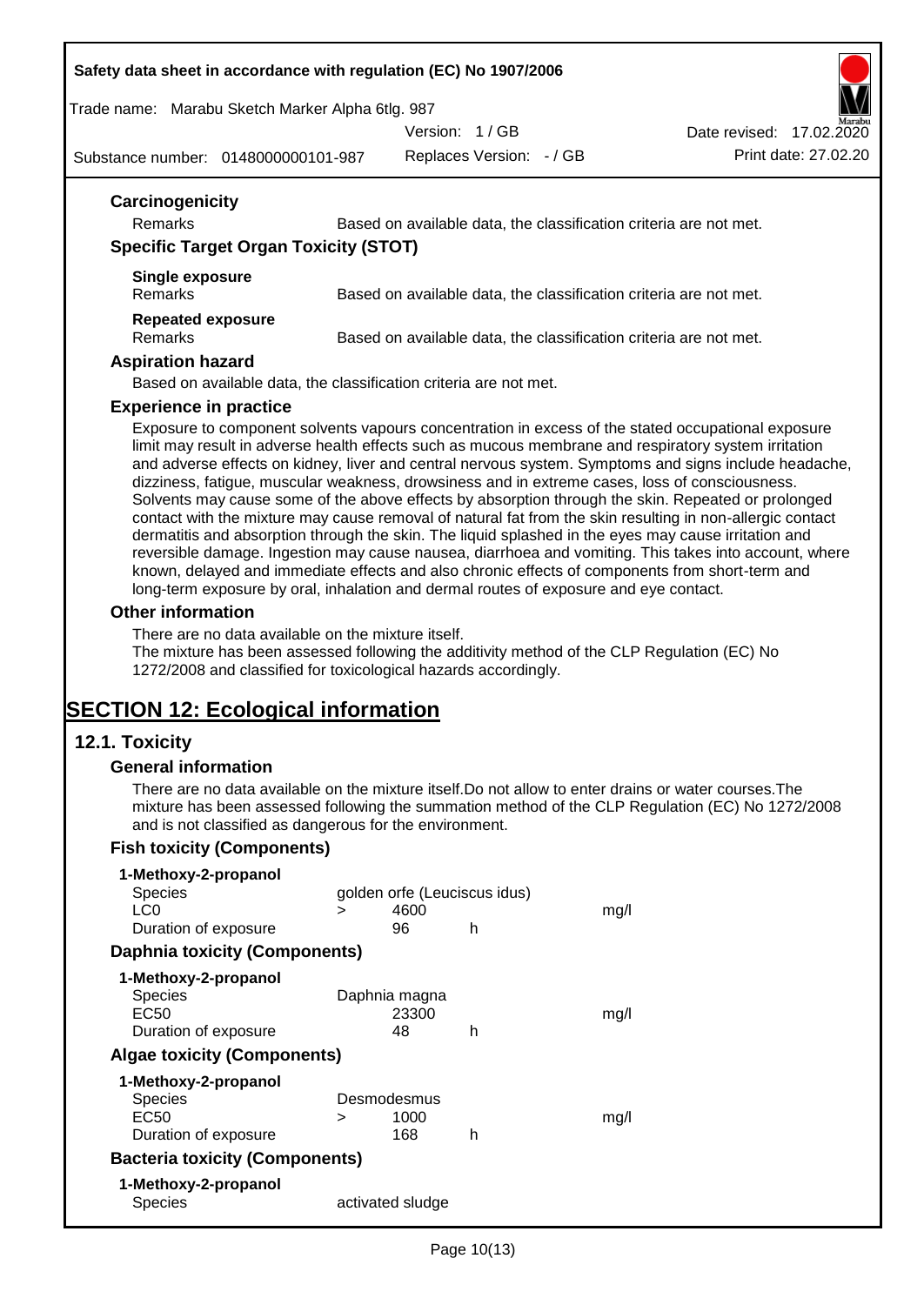| Safety data sheet in accordance with regulation (EC) No 1907/2006<br>Trade name: Marabu Sketch Marker Alpha 6tlg. 987                                                                                                                     |                                                                                                                                                                                                                                                                                                                                                                                                                                                                      |                   | Version: 1/GB  |                          |                                                         | Date revised: 17.02.2020 |                      |
|-------------------------------------------------------------------------------------------------------------------------------------------------------------------------------------------------------------------------------------------|----------------------------------------------------------------------------------------------------------------------------------------------------------------------------------------------------------------------------------------------------------------------------------------------------------------------------------------------------------------------------------------------------------------------------------------------------------------------|-------------------|----------------|--------------------------|---------------------------------------------------------|--------------------------|----------------------|
| Substance number: 0148000000101-987                                                                                                                                                                                                       |                                                                                                                                                                                                                                                                                                                                                                                                                                                                      |                   |                | Replaces Version: - / GB |                                                         |                          | Print date: 27.02.20 |
| <b>EC50</b>                                                                                                                                                                                                                               |                                                                                                                                                                                                                                                                                                                                                                                                                                                                      | $\, > \,$         | 1000           |                          | mg/l                                                    |                          |                      |
| 12.2. Persistence and degradability<br><b>General information</b><br>No data available<br>1-Methoxy-2-propanol<br>Value<br>Duration of test<br>evaluation                                                                                 | <b>Biodegradability (Components)</b>                                                                                                                                                                                                                                                                                                                                                                                                                                 |                   | 90<br>28       | d                        | %<br>Readily biodegradable (according to OECD criteria) |                          |                      |
| Method                                                                                                                                                                                                                                    |                                                                                                                                                                                                                                                                                                                                                                                                                                                                      | <b>OECD 301 F</b> |                |                          |                                                         |                          |                      |
| 12.3. Bioaccumulative potential<br><b>General information</b><br>Remarks<br>12.4. Mobility in soil<br><b>General information</b><br>12.5. Results of PBT and vPvB assessment<br><b>General information</b><br>12.6. Other adverse effects | There are no data available on the mixture itself.<br><b>Partition coefficient: n-octanol/water</b><br>There are no data available on the mixture itself.<br>There are no data available on the mixture itself.                                                                                                                                                                                                                                                      |                   | Not applicable |                          |                                                         |                          |                      |
| <b>General information</b>                                                                                                                                                                                                                | There are no data available on the mixture itself.                                                                                                                                                                                                                                                                                                                                                                                                                   |                   |                |                          |                                                         |                          |                      |
|                                                                                                                                                                                                                                           |                                                                                                                                                                                                                                                                                                                                                                                                                                                                      |                   |                |                          |                                                         |                          |                      |
| <b>SECTION 13: Disposal considerations</b><br>13.1. Waste treatment methods                                                                                                                                                               |                                                                                                                                                                                                                                                                                                                                                                                                                                                                      |                   |                |                          |                                                         |                          |                      |
|                                                                                                                                                                                                                                           | Disposal recommendations for the product                                                                                                                                                                                                                                                                                                                                                                                                                             |                   |                |                          |                                                         |                          |                      |
| EWC waste code                                                                                                                                                                                                                            | Do not allow to enter drains or water courses.<br>Wastes and emptied containers should be classified in accordance with relevant national regulation.<br>The European Waste Catalogue classification of this product, when disposed of as waste is<br>If this product is mixed with other wastes, the original waste product code may no longer apply and the<br>appropriate code should be assigned.<br>For further information contact your local waste authority. | 08 03 12*         |                |                          | waste ink containing dangerous substances               |                          |                      |
|                                                                                                                                                                                                                                           | Disposal recommendations for packaging                                                                                                                                                                                                                                                                                                                                                                                                                               |                   |                |                          |                                                         |                          |                      |
|                                                                                                                                                                                                                                           | Using information provided in this safety data sheet, advice should be obtained from the relevant waste<br>authority on the classification of empty containers.<br>Empty containers must be scrapped or reconditioned.<br>Not emptied containers are hazardous waste (waste code number 150110).                                                                                                                                                                     |                   |                |                          |                                                         |                          |                      |
| <b>SECTION 14: Transport information</b>                                                                                                                                                                                                  |                                                                                                                                                                                                                                                                                                                                                                                                                                                                      |                   |                |                          |                                                         |                          |                      |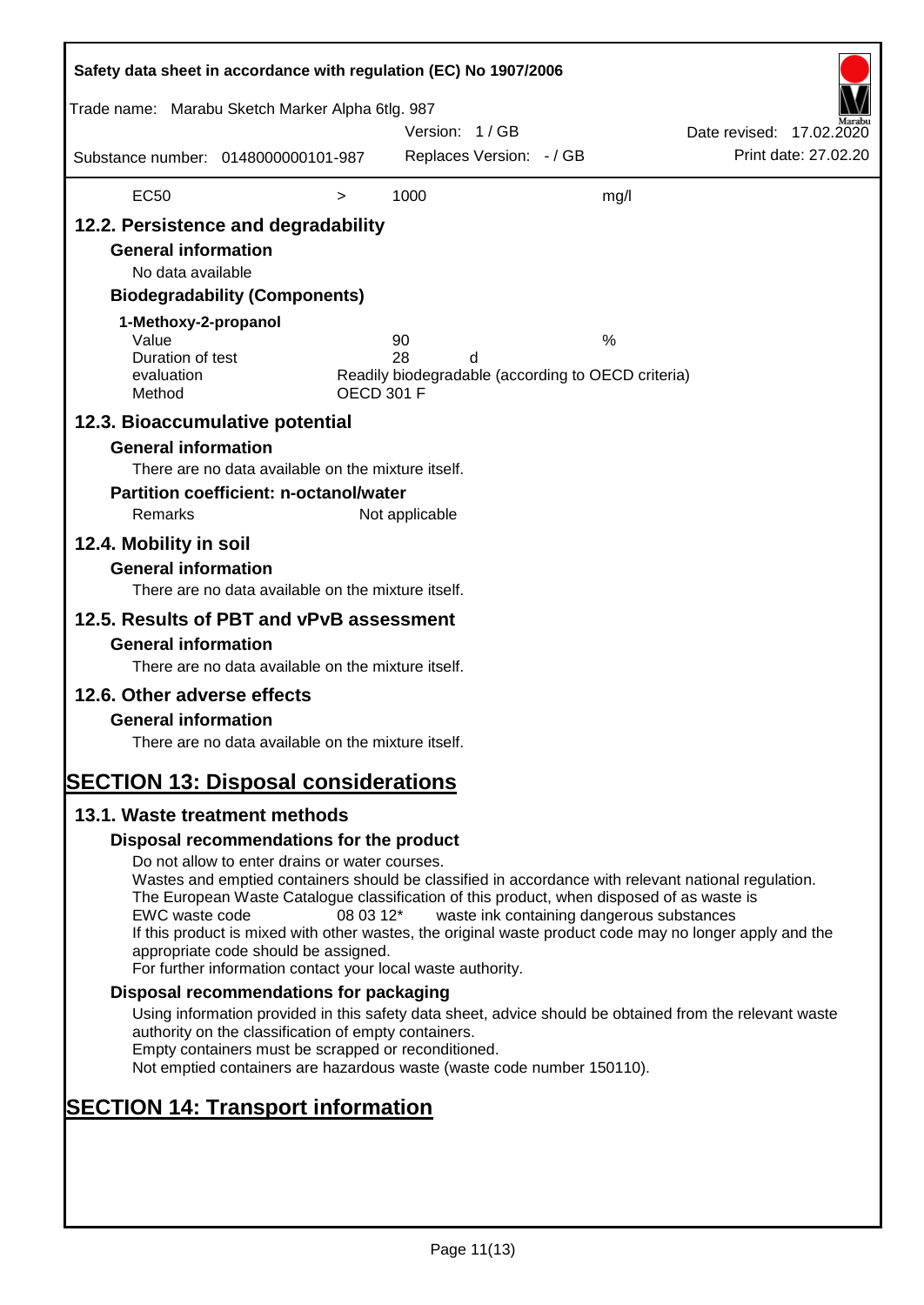| Safety data sheet in accordance with regulation (EC) No 1907/2006 |                               |                                               |                                   |  |  |
|-------------------------------------------------------------------|-------------------------------|-----------------------------------------------|-----------------------------------|--|--|
| Trade name: Marabu Sketch Marker Alpha 6tlg. 987                  |                               |                                               |                                   |  |  |
|                                                                   | Version: 1/GB                 |                                               | Date revised: 17.02.2020          |  |  |
| Substance number: 0148000000101-987                               | Print date: 27.02.20          |                                               |                                   |  |  |
|                                                                   | <b>Land transport ADR/RID</b> | <b>Marine transport</b><br><b>IMDG/GGVSee</b> | Air transport<br><b>ICAO/IATA</b> |  |  |
| Tunnel restriction code                                           | D/E                           |                                               |                                   |  |  |
| 14.1. UN number                                                   | 1263                          | 1263                                          | 1263                              |  |  |
| 14.2. UN proper shipping name                                     | <b>PAINT</b>                  | <b>PAINT</b>                                  | <b>PAINT</b>                      |  |  |
| 14.3. Transport hazard<br>class(es)                               | 3                             | 3                                             | 3                                 |  |  |
| Label                                                             |                               |                                               |                                   |  |  |
| 14.4. Packing group                                               | $\mathbf{H}$                  | Ш                                             | $\mathbf{H}$                      |  |  |
| Special provision                                                 | 640D                          |                                               |                                   |  |  |
| <b>Limited Quantity</b>                                           | 5 <sub>1</sub>                |                                               |                                   |  |  |
| <b>Transport category</b>                                         | 3                             |                                               |                                   |  |  |
| 14.5. Environmental hazards                                       |                               | no                                            |                                   |  |  |

# **Information for all modes of transport**

#### **14.6. Special precautions for user**

Transport within the user's premises:

Always transport in closed containers that are upright and secure.

-

Ensure that persons transporting the product know what to do in the event of an accident or spillage.

-

# **Other information**

**14.7. Transport in bulk according to Annex II of Marpol and the IBC Code**

# no

# **SECTION 15: Regulatory information**

# **15.1. Safety, health and environmental regulations/legislation specific for the substance or mixture**

# **VOC**

VOC (EU) 90 %

#### **Other information**

The product does not contain substances of very high concern (SVHC).

# **15.2. Chemical safety assessment**

For this preparation a chemical safety assessment has not been carried out.

# **SECTION 16: Other information**

**Hazard statements listed in Chapter 3**